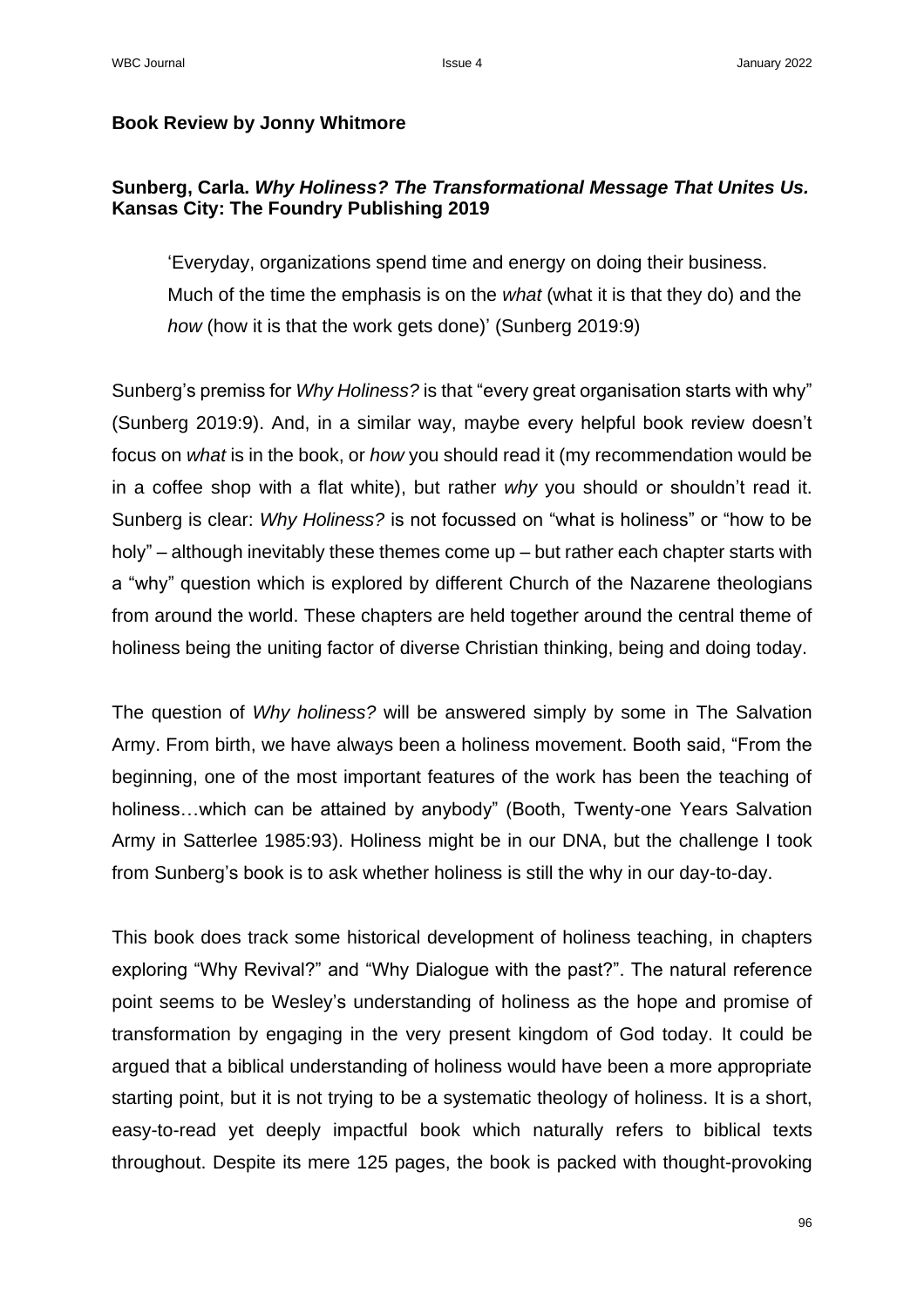analogies which inspire the reader to think and re-think. It manages to take the subject of holiness from a doctrinal, theological and theoretical exercise into something much more holistic which influences practice. It's a book that could be read to inspire, challenge and deepen the individual or equally shared as part of a book club or small group series, or even as inspiration to the preacher.

For me, growing up in The Salvation Army, "holiness" was the name of a quiet and reflective Sunday morning meeting and a personal inward matter - the inner workings of heart and mind. However, as I have discovered in recent years, the challenge is to ensure our inner experience becomes "intensely practical - sleeves rolled up holiness" (Burns 2012:60).

'God sanctifies his people not only in order that they will be marked by his character, but also in order that the world will be marked by that character…Holiness leads to mission' (Handbook of Doctrine 2013:198).

*Why holiness?* expands on this theme throughout, suggesting that holiness and mission are inseparable, and arguing that it is holiness that will both transform and unite the church – the *why* transforming the *what* and the *how*.

I will leave it to Sunberg to summarise:

'*Why Holiness?* Because a world filled with God's children reflecting the image of Jesus and singing the beautiful music of the holy life becomes a vision of the already present Kingdom of God' (Sunberg 2019:125).

## **Bibliography**

Burns, A. (2012) *Founding Vision for a Future Army: Spiritual Renewal and Mission in The Salvation Army.* London: Shield Books

The Salvation Army (2013) *Handbook of Doctrine.* London: Salvation Books

Satterlee, A. (1985) *Notable Quotables: A Compendium of Gems from Salvation Army Literature.* Atlanta: The Salvation Army Supplies